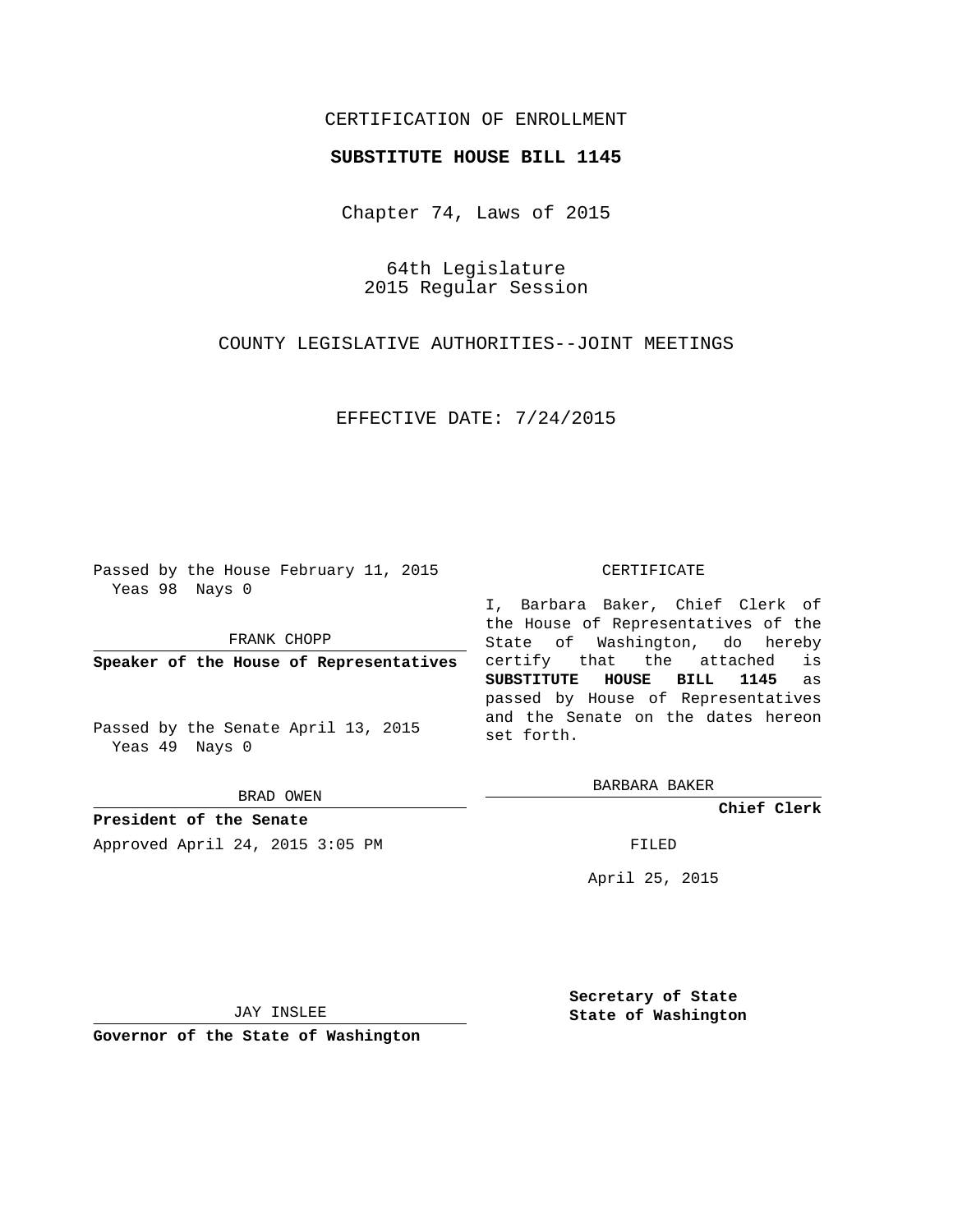## **SUBSTITUTE HOUSE BILL 1145**

Passed Legislature - 2015 Regular Session

**State of Washington 64th Legislature 2015 Regular Session**

**By** House Local Government (originally sponsored by Representatives Haler and Fey)

READ FIRST TIME 01/30/15.

1 AN ACT Relating to joint meetings of county legislative 2 authorities; and amending RCW 36.32.080 and 36.32.090.

3 BE IT ENACTED BY THE LEGISLATURE OF THE STATE OF WASHINGTON:

4 **Sec. 1.** RCW 36.32.080 and 1989 c 16 s 1 are each amended to read 5 as follows:

6 (1) The county legislative authority of each county shall hold 7 regular meetings at the county seat or at a location designated in 8 accordance with subsection (2) of this section to transact any 9 business required or permitted by law.

 (2)(a) Any two or more county legislative authorities may hold a joint regular meeting solely in the county seat of a participating county if the agenda item or items relate to actions or considerations of mutual interest or concern to the participating legislative authorities.

 (b) A legislative authority participating in a joint regular meeting held in accordance with this subsection (2) must, for 17 purposes of the meeting, comply with notice requirements for special meetings provided in RCW 42.30.080. This subsection (2)(b) does not apply to the legislative authority of the county in which the meeting will be held.